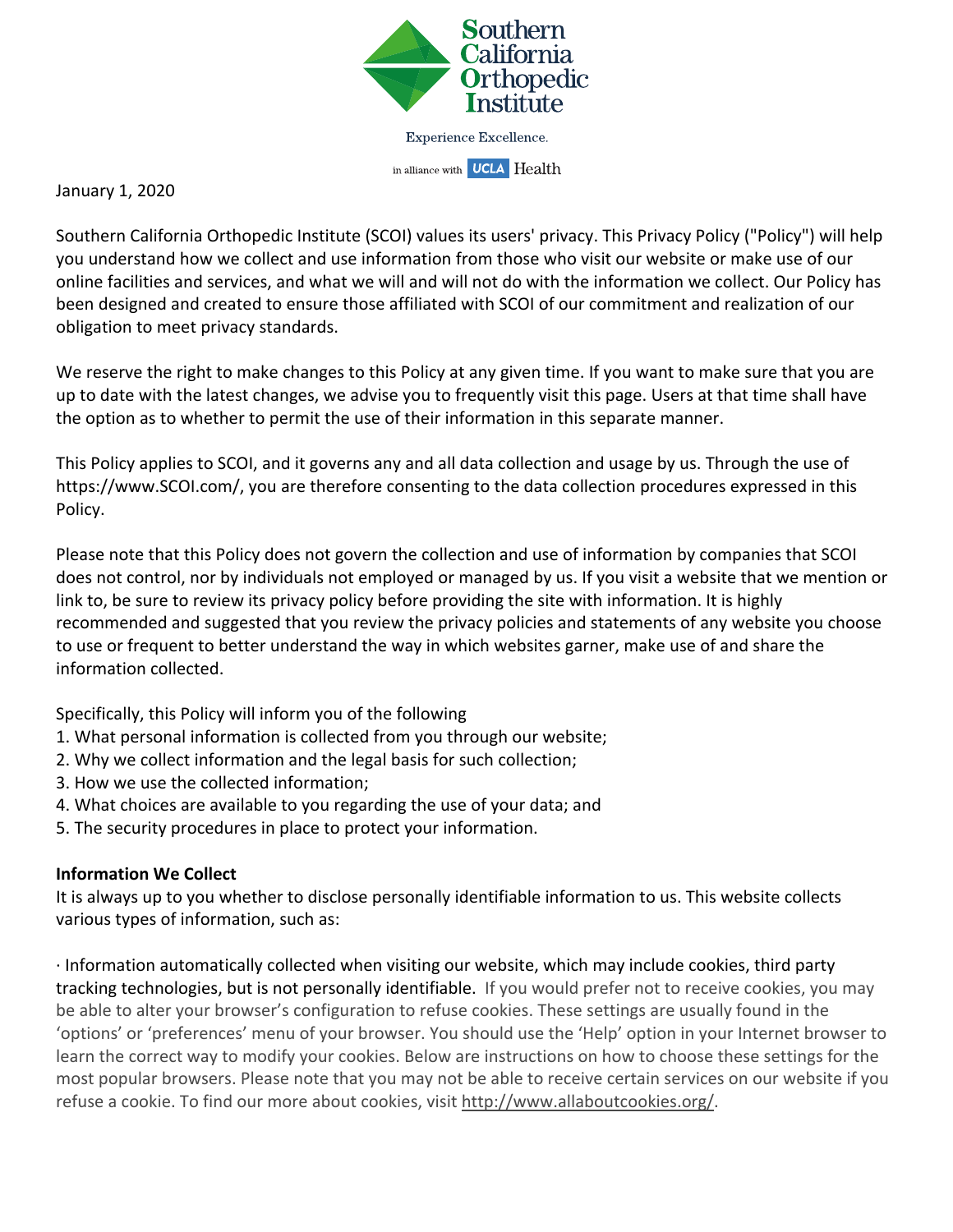- Cookie settings in Internet Explorer
- Cookie settings in Firefox
- Cookie settings in Chrome
- Cookie settings in Safari

In addition, SCOI may have the occasion to collect the type of browser you are using, device type, or the type of operating system which will assist us in providing and maintaining superior quality service.

# **Why We Collect Information and For How Long**

We are collecting your data for several reasons:

- · To better understand your needs and provide you with the services you have requested;
- · To fulfill our legitimate interest in improving our services and our website;
- · To send you emails containing information we think you may like, but allow you to unsubscribe at any time;
- · To contact you to fill out surveys or participate in other types of market research;
- · To customize our website according to your online behavior and personal preferences.

The data we collect will be stored for no longer than necessary. The length of time we retain said information will be determined based; the length of time it is reasonable to keep records to demonstrate that we have fulfilled our duties and obligations; any limitation periods within which claims might be made; any retention periods prescribed by law or recommended by regulators, professional bodies or associations; and our legitimate interest in keeping such information as stated in this Policy.

# **Use of Information Collected**

SCOI does not now, nor will it in the future, sell, rent or lease any of its customer lists and/or names to any third parties. SCOI may collect and may make use of personal information to assist in the operation of our website and to ensure the delivery of the services you need and request.

At times, we may find it necessary to use your provided email as a means to keep you informed of other possible services that may be available to you from https://www.SCOI.com/. You may opt out of email communications from us at any time by sending an email to info@scoipatients.com, with "Unsubscribe" in the subject from the email address you wish for us to remove. You may also utilize the Unsubscribe links included in the footer of any email correspondence from us to opt out of receiving future communication.

SCOI may also be in contact with you with regards to completing surveys and/or research questionnaires related to your opinion of current or potential future services that may be offered.

SCOI may find it beneficial to all our customers to share specific data with our trusted partners in an effort to conduct statistical analysis, provide you with email and/or postal mail, deliver support and/or arrange for appointments to be made.

Those third parties shall be strictly prohibited from selling this information and are required to maintain the strictest of confidentiality.

SCOI various third-party social media features including but not limited to Facebook, Twitter, YouTube and other interactive programs. These may collect your IP address and require cookies to work properly. These services are governed by the privacy policies of the providers and are not within SCOI's control.

# Disclosure of Information

SCOI may not use or disclose the information provided by you except under the following circumstances: · as necessary to provide services you have requested;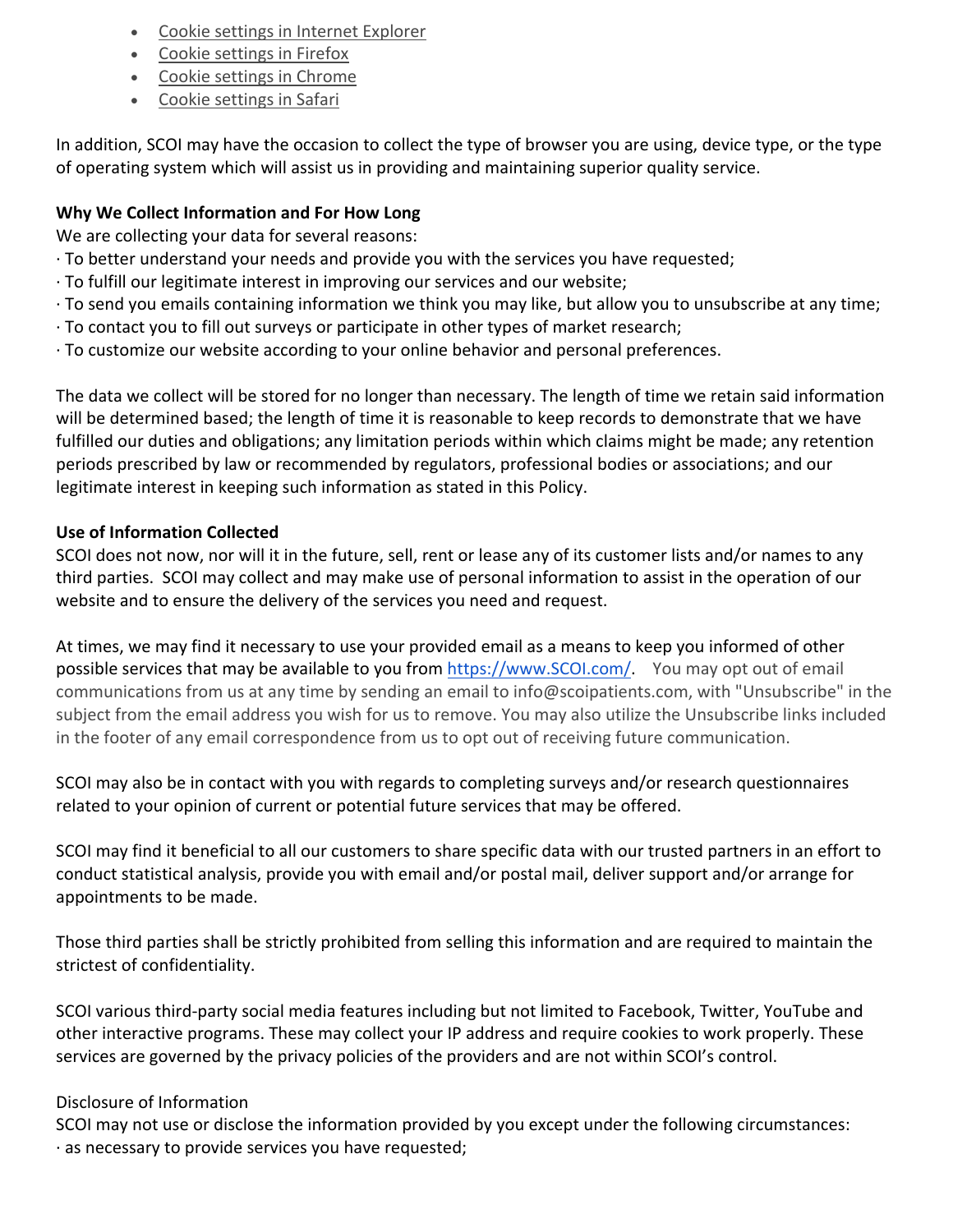· in other ways described in this Policy or to which you have otherwise consented;

· in the aggregate with other information in such a way so that your identity cannot reasonably be determined;

- · as required by law, or in response to a subpoena or search warrant;
- · to outside auditors who have agreed to keep the information confidential;
- · as necessary to maintain, safeguard and preserve all the rights and property of SCOI

## Non-Marketing Purposes

SCOI greatly respects your privacy. We do maintain and reserve the right to contact you if needed for nonmarketing purposes (such as bug alerts, security breaches, account issues, and/or changes in SCOI services). In certain circumstances, we may use our website, newspapers, or other public means to post a notice.

## Children under the age of 13

SCOI's website is not directed to, and does not knowingly collect personal identifiable information from, children under the age of thirteen (13). If it is determined that such information has been inadvertently collected on anyone under the age of thirteen (13), we shall immediately take the necessary steps to ensure that such information is deleted from our system's database, or in the alternative, that verifiable parental consent is obtained for the use and storage of such information. Anyone under the age of thirteen (13) must seek and obtain parent or guardian permission to use this website.

#### **Unsubscribe or Opt-Out**

All users and visitors to our website have the option to discontinue receiving communications from us by way of email or newsletters. To discontinue or unsubscribe from our website please send an email that you wish to unsubscribe to info@scoipatients.com. If you wish to unsubscribe or opt-out from any third-party websites, you must go to that specific website to unsubscribe or opt-out. SCOI will continue to adhere to this Policy with respect to any personal information previously collected.

#### **Links to Other Websites**

SCOI does not claim nor accept responsibility for any privacy policies, practices and/or procedures of any non SCOI websites. Therefore, we encourage all users and visitors to be aware when they leave our website and to read the privacy statements of every website that collects personally identifiable information. This Privacy Policy Agreement applies only and solely to the information collected by our website.

#### **Notice to European Union Users**

SCOI's operations are located primarily in the United States. If you provide information to us, the information will be transferred out of the European Union (EU) and sent to the United States. (The adequacy decision on the EU-US Privacy became operational on August 1, 2016. This framework protects the fundamental rights of anyone in the EU whose personal data is transferred to the United States for commercial purposes. It allows the free transfer of data to companies that are certified in the US under the Privacy Shield.) By providing personal information to us, you are consenting to its storage and use as described in this Policy.

#### **Security**

SCOI takes precautions to protect your information. When you submit sensitive information via the website, your information is protected both online and offline. Wherever we collect personal information, that information is encrypted and transmitted to us in a secure way. You can verify this by looking for a lock icon in the address bar and looking for "https" at the beginning of the address of the webpage.

While we use encryption to protect sensitive information transmitted online, we also protect your information offline. Only employees who need the information to perform a specific job (for example, billing or customer service) are granted access to personally identifiable information. The computers and servers in which we